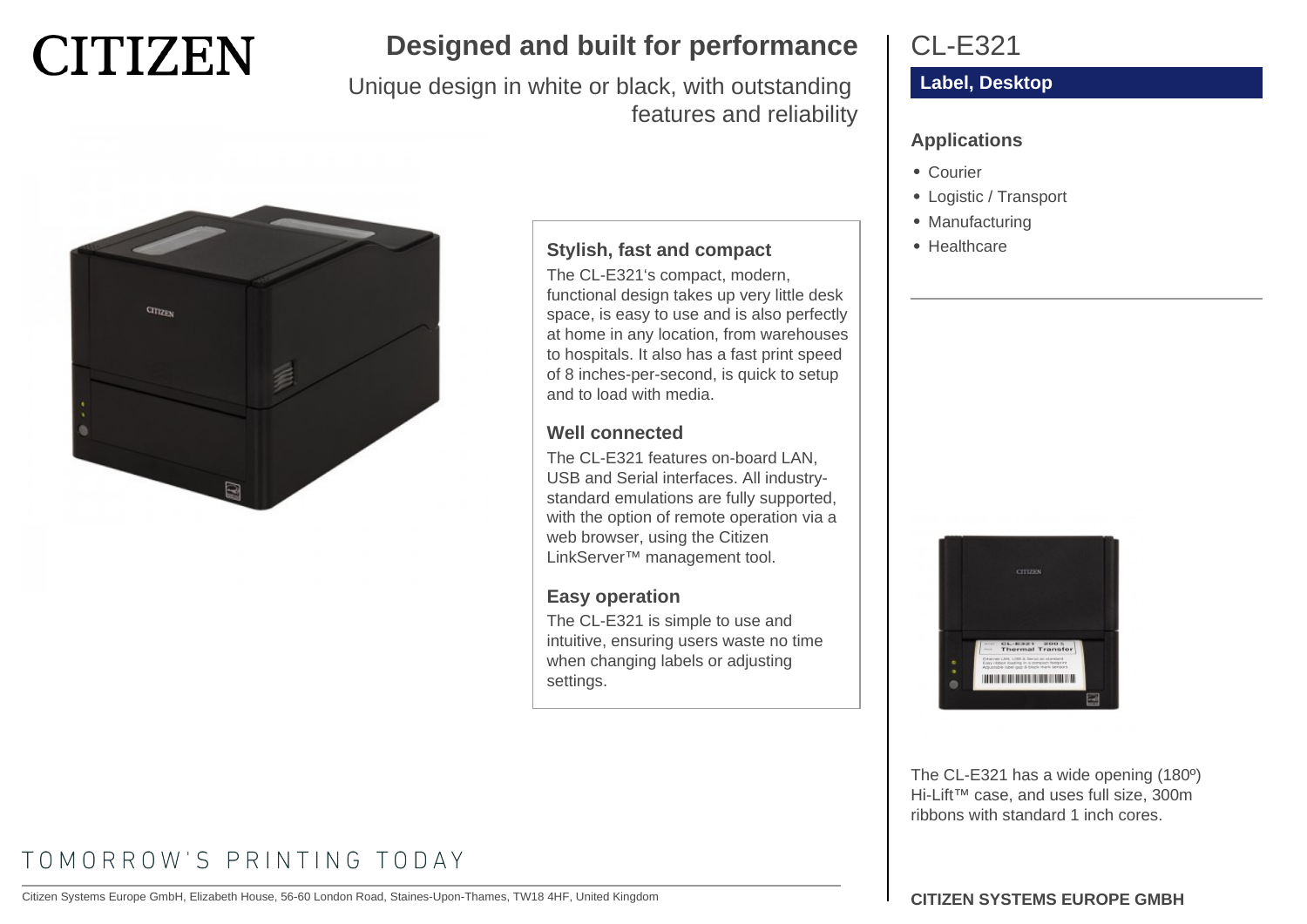# **CITIZEN**



Ethernet LAN, USB and Serial interfaces as standard

### **Specifications**

| <b>Model</b>                           | <b>CL-E321</b>                                                                                                                             |
|----------------------------------------|--------------------------------------------------------------------------------------------------------------------------------------------|
| <b>Printing Technology</b>             | Thermal Transfer + Direct Thermal                                                                                                          |
| <b>Resolution</b>                      | $203$ dpi                                                                                                                                  |
| <b>Print Speed (maximum)</b>           | 8 inches per second (200 mm/s)                                                                                                             |
| <b>Print Width (maximum)</b>           | 4 inches (104 mm)                                                                                                                          |
| <b>Media Width (min to max)</b>        | 1 to 4 inches (25 to 118 mm)                                                                                                               |
| Roll Size (max), Core Size             | Inside diameter 5 inches (125 mm) Core size 1 inch (25mm)                                                                                  |
| <b>Media Thickness (min to</b><br>max) | 63.5 to 190 µm                                                                                                                             |
|                                        | Media Length (min to max) 0.25 to 100 inches (6.35 to 2540 mm)                                                                             |
| <b>Media Sensor</b>                    | Fully adjustable gap and reflective black mark                                                                                             |
| <b>Main Interface</b>                  | Triple interface USB 2.0, RS-232 and 10/100 Ethernet                                                                                       |
| <b>Ribbon size</b>                     | 2.6 inches (60 mm) maximum outside diameter. 300 metres length. 1 inch (25 mm<br>core)                                                     |
| <b>Ribbon winding &amp; type</b>       | Ink side out. Wax, Wax/Resin or Resin Type                                                                                                 |
| <b>Mechanism</b>                       | Clamshell, easy-to-load, wide opening design                                                                                               |
| <b>Control panel</b>                   | One LED, Control key: FEED                                                                                                                 |
| <b>Emulations (Languages)</b>          | Datamax® DMX, Cross-Emulation™ - autoswitch between Zebra® and Datamax®<br>emulations, Zebra® ZPL2®, CBI™ BASIC Interpreter, Eltron® EPL2® |
| <b>Drivers and software</b>            | Free-of-charge on CD with printer, including support for various platforms                                                                 |
| <b>Flash (Non-Volatile</b><br>Memory)  | 16 MB total, 4MB available for user                                                                                                        |
| Size (W x D x H) and<br>Weight         | 178 x 266 x 173 mm, 2.6 Kg                                                                                                                 |

CL-E321

**Label, Desktop**

### **Features & Benefits**

- Paper load: Hi-Lift™ mechanism and ClickClose™ closure
- Printing Speed: Ultra fast print out up to 200mm per second (8 inches per second)
- Media support: Large media capacity holds rolls up to 5 inches (127 mm)
- ENERGY STAR® compliant
- Small footprint



Media loading is simplified still further through the use of innovative ribbon holders, with a ClickClose™ closure mechanism ensuring complete reliability.

Citizen Systems Europe GmbH, Elizabeth House, 56-60 London Road, Staines-Upon-Thames, TW18 4HF, United Kingdom **CITIZEN SYSTEMS EUROPE GMBH**